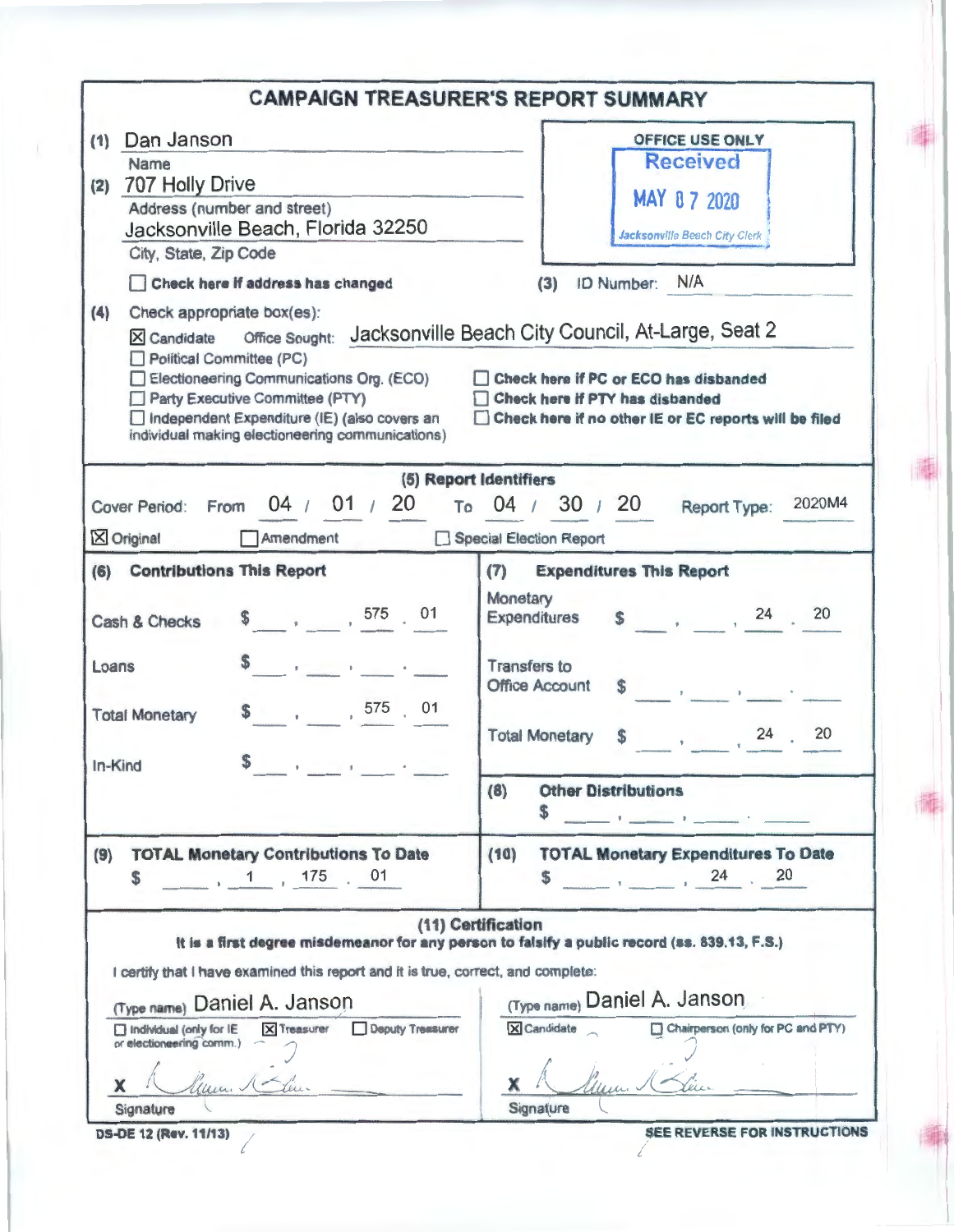| $(1)$ Name                | <b>CAMPAIGN TREASURER'S REPORT - ITEMIZED EXPENDITURES</b><br>Dan Janson |                                                                            | $(2)$ I.D. Number $N/A$    |                          |               |  |
|---------------------------|--------------------------------------------------------------------------|----------------------------------------------------------------------------|----------------------------|--------------------------|---------------|--|
|                           | (3) Cover Period 04 / 01 / 20 through 04 / 30 / 20 / 4) Page 1 of        |                                                                            |                            |                          | $\mathbf{1}$  |  |
| (5)<br><b>Date</b><br>(6) | (7)<br><b>Full Name</b><br>(Last, Suffix, First, Middle)                 | (8)<br>Purpose<br>(add office sought if<br>contribution to a<br>candidate) | (9)                        | (10)<br><b>Amendment</b> | (11)          |  |
| Sequence<br><b>Number</b> | <b>Street Address &amp;</b><br>City, State, Zip Code                     |                                                                            | Expenditure<br><b>Type</b> |                          | <b>Amount</b> |  |
| 04/15/20                  | Anedot, Inc.<br>P.O. Box 84314                                           |                                                                            |                            |                          |               |  |
| 1                         | Baton Rouge, LA 70884                                                    | Fee                                                                        | <b>MON</b>                 |                          | 24.20         |  |
|                           |                                                                          |                                                                            |                            |                          |               |  |
|                           |                                                                          |                                                                            |                            |                          |               |  |
|                           |                                                                          |                                                                            |                            |                          |               |  |
|                           |                                                                          |                                                                            |                            |                          |               |  |
|                           |                                                                          |                                                                            |                            |                          |               |  |
|                           |                                                                          |                                                                            |                            |                          |               |  |
|                           |                                                                          |                                                                            |                            |                          |               |  |
|                           |                                                                          |                                                                            |                            |                          |               |  |
|                           |                                                                          |                                                                            |                            |                          |               |  |
|                           |                                                                          |                                                                            |                            |                          |               |  |
|                           |                                                                          |                                                                            |                            |                          |               |  |
|                           |                                                                          |                                                                            |                            |                          |               |  |
|                           |                                                                          |                                                                            |                            |                          |               |  |

OS-DE 14 (Rev. 11/13) SEE REVERSE FOR INSTRUCTIONS AND CODE VALUES

 $\mathbb{R}^+$ I

毒